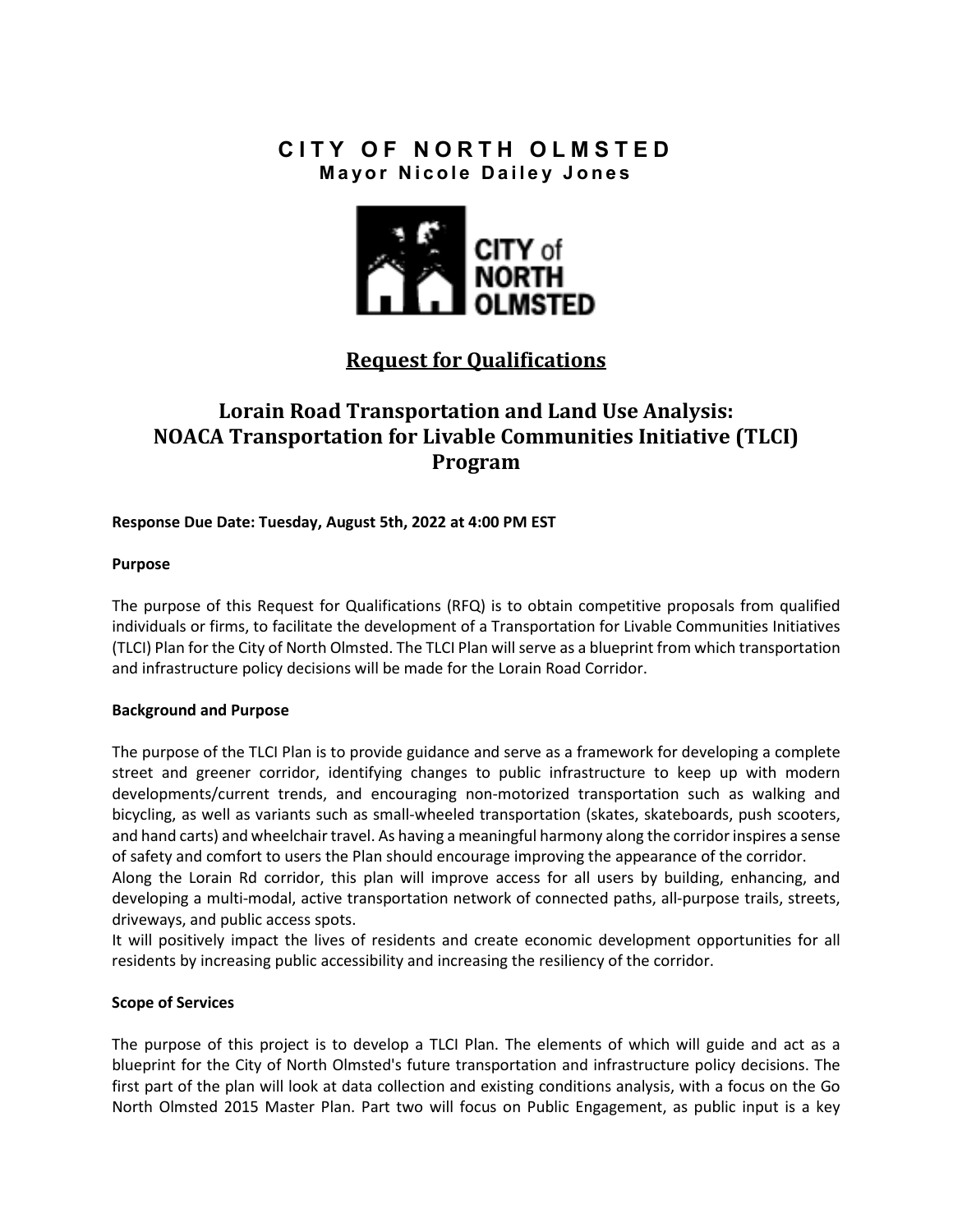element of the TLCI planning studies. Part three should consist of a review of the current situation as well as potential development alternatives. The final portion of the plan should include Implementation Strategy and Documentation to demonstrate prioritization of projects, project feasibility, cost estimates, and alignment with available financial resources and potential funding sources.

The resulting plan should be both a physical and policy based plan, provide strategic objectives, implementation plans or strategies as well as performance metrics.

Elements of the plan should include, but need not be limited to:

## **1. Data Collection and Existing Conditions Analysis**

- a. Socioeconomic data,
- b. Land use types,
- c. Environmental Justice (EJ) neighborhoods,
- d. Major trip generation and attraction locations,
- e. Transit route,
- f. Daily and peak period transit ridership within the project corridor,
- g. Infrastructure inventory for non-motorized modes of travel including sidewalks, crosswalks, bike and scooter lanes and parking, etc.,
- h. Transit stop locations, types and conditions,
- i. Vehicle on-street and off-street parking spaces,
- j. Street pavement condition data (collected from the latest NOACA community pavement reports),
- k. Traffic volumes (extracted from NOACA Travel Forecasting Model and ODOT Transportation Data Management System (MS2)),
- l. Number of bike and pedestrian at mid-block crossing and major intersections,
- m. Inventory of development sites along the corridor,
- n. Description of types and locations of potential and equitable development,
- o. Existing barriers to the use of transit and alternative modes, and
- p. Bike and pedestrian count data at major crossings as available
- q. Crash and safety data for previous 5 years.

## **2. Public Engagement: At Least Three Public Meetings (Or "Rounds" Of Engagement Activity) Where The Sole Focus Is On the Planning Study and Achieves the Following Intent:**

- a. Present and gather feedback on existing conditions, key issues, and background analysis.
- b. Present and gather feedback on developed alternative concepts
	- i. Identify community concerns with the study findings
	- ii. Identify scenario(s) and transportation alternative(s) preferred by community
- c. Recommend transportation infrastructure improvements and implementation plan supported by analysis and community input:
	- i. Adjust recommendations based on community feedback.
	- ii. Present study findings and recommendations to Planning Commission, council, or other appropriate body of elected officials.
- d. Initial Stakeholder/Steering Committee Meeting:
	- i. Develop list of stakeholders'/steering committee members,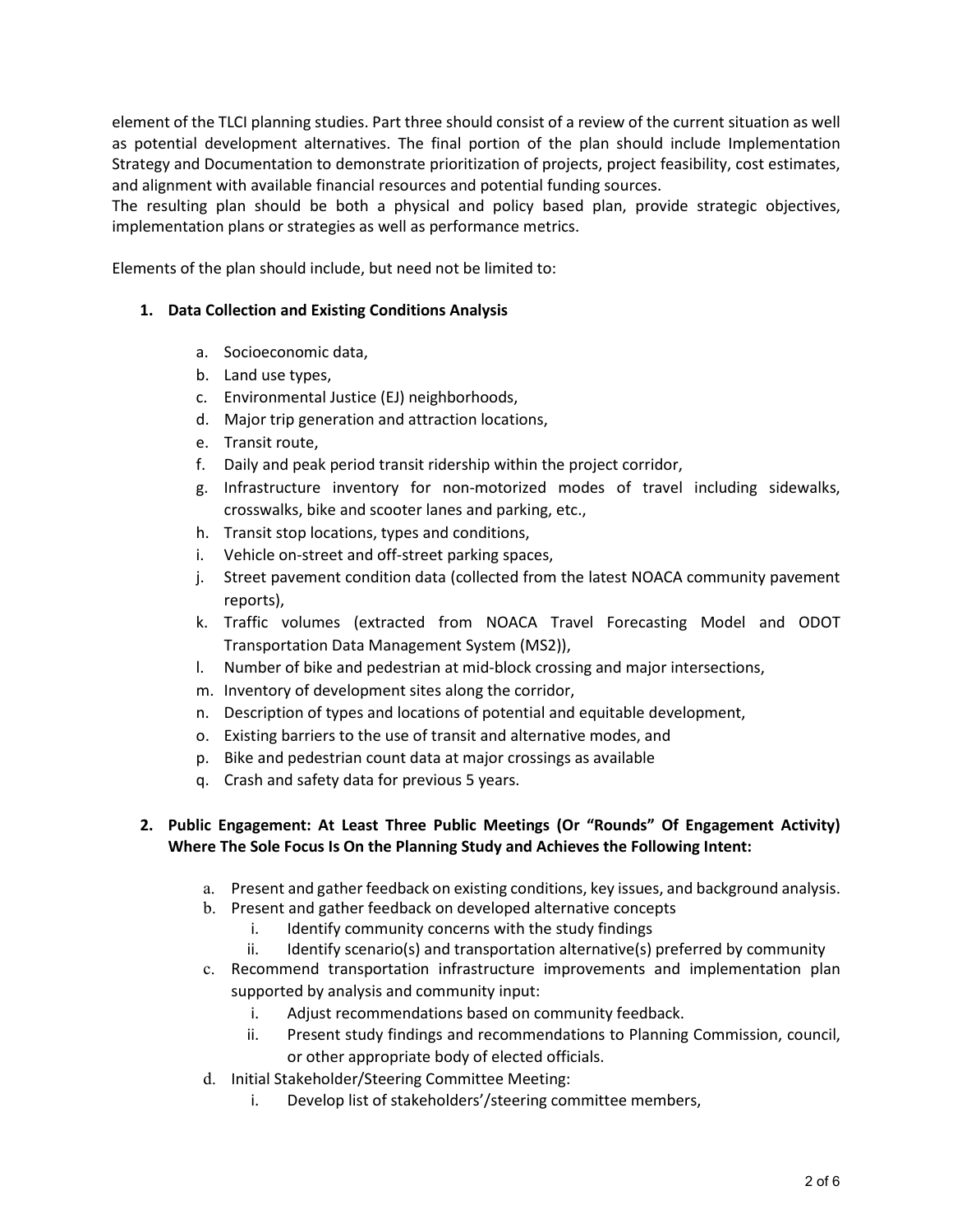- ii. Host meeting to present existing conditions and gather feedback on issues relevant to stakeholders, and to discuss future public and community outreach for the project.
- e. Initial Public Meeting:
	- i. Host a public meeting to present existing conditions to residents, business representatives, and to gather feedback on key issues related to land use, access, mobility, safety, transportation infrastructure, livability, etc.

## **3. Existing Conditions Analysis & Alternative Development: The following analyses should be performed in order to understand the existing conditions of study corridor.**

- a. Review the past studies including previous TLCIs, NOACA's eNEO2050 Plan, and any other relevant plans and studies.
- b. Identify the major entrance and exit points for vehicular traffic within the project corridor and traffic production and attraction volumes,
- c. Extract the current and future AM, PM and daily directional vehicular through traffic volumes from the available sources such as NOACA Travel Forecasting Model or ODOT Transportation Data Management System (MS2),
- d. Identify the current major car parking locations and estimating the current and future parking space demand,
- e. Identify major barriers to walking and biking connectivity, including physical barriers such as highways and active rail lines, as well as infrastructure gaps,
- f. Analyze and inventory current transit facilities and stops, including locations and condition,
- g. Quantify and qualify residential and/or employee access to transit services especially EJ neighborhoods,
- h. Analyzing the current sidewalk and bike/ scooter facilities including condition, land use access and safety,
- i. Analyze non-motorized mode access to major destinations including transit stations within along the project corridor,
- j. Analyze crash data for the past five years along the project corridor,
- k. Identify the pedestrian crosswalk locations along the project corridor and analyze them based on land use access and safety,
- l. Analyze current land use in terms of livability, economic growth opportunities and equity,
- m. Analyze potential Transit Oriented Development sites for appropriate location, type, density.
- n. Trip generation analysis:
	- i. Estimate the number of work and non-work daily trips originating and ending within the project corridor from available sources such as NOACA Travel Forecasting Model.
	- ii. Develop current trip matrices for the identified major trip origins, and trip destinations, along the project corridor during peak periods and over 24 hours,
	- iii. Extract future trip generating growth from available sources such as NOACA Travel Forecasting Model,
	- iv. Develop future trip matrices based on the extracted growth rates.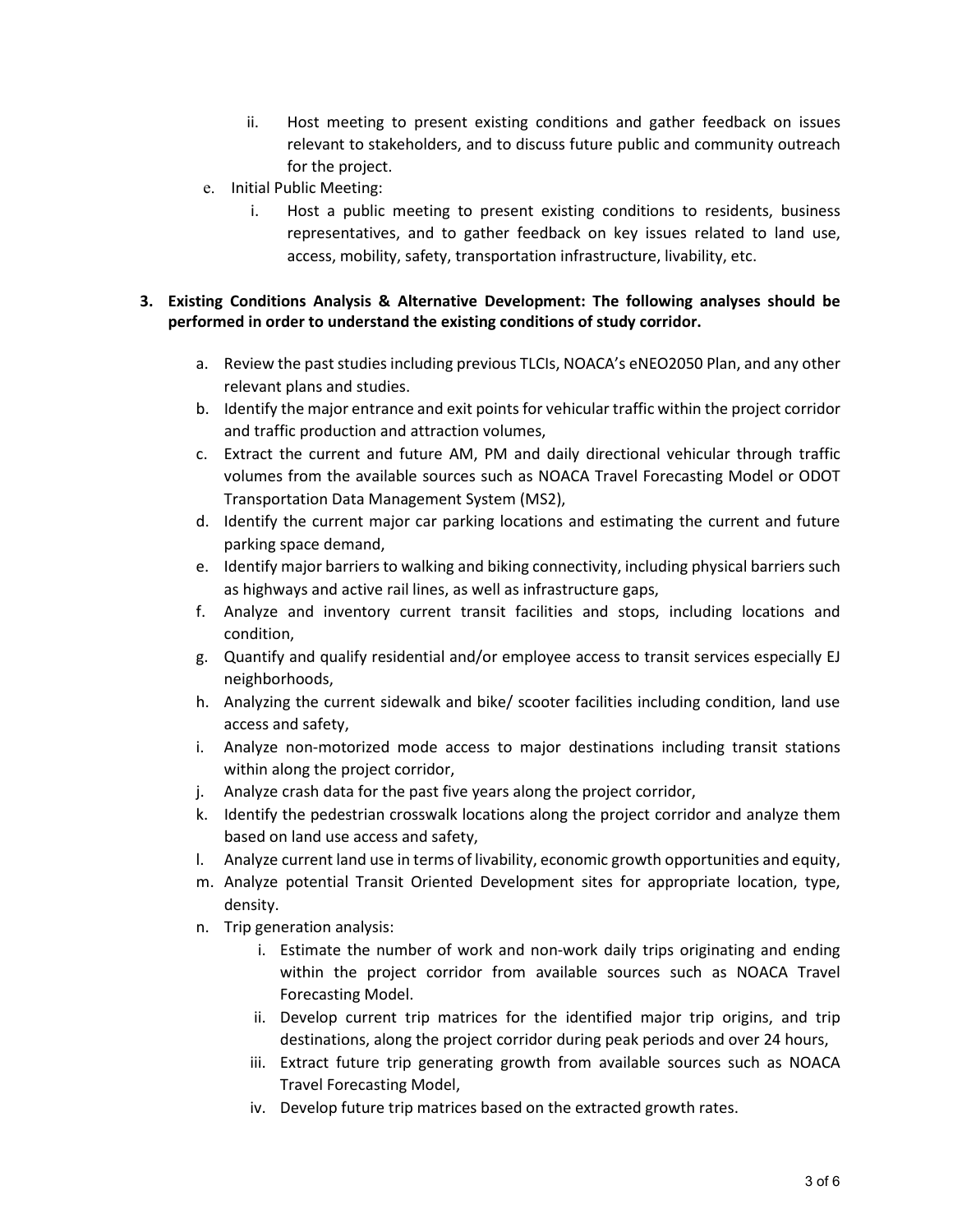- o. Traffic Engineering Analysis:
	- i. Analyze the signalized intersections of the project corridor,
	- ii. Conduct traffic safety analyses during the AM and PM peak periods,
	- iii. Determine the percentage of through traffic,
	- iv. Analyze bicycle, scooter and pedestrian major origins/destinations within the project corridor,
	- v. Analyze crashes involving non-motorized modes of travel during the past five years along the project corridor,
	- vi. Analyze crashes involving auto and transit during the past five years along the project corridor,
- p. Accessibility and Mobility Analysis:
	- i. Quantify and qualify access to jobs, health centers, recreational centers, etc. by all modes including driving, transit, and non-motorized modes along the project corridor,
	- ii. Extract the average auto and transit work commute times along the project corridor from available sources,
	- iii. Demand analysis based on the identified major origins and destinations along the project corridor,
	- iv. Identify and Analyze potential improvements to transit access of EJ neighborhoods within a half-mile buffer area,
	- v. Analyze transit network and connectivity, and between different transit providers and routes, and
- q. Alternative Multimodal Transportation Solutions:
	- i. Identify alternative improvements for development of a multimodal transportation system based on the conducted analyses, community, and stakeholder feedback.
	- ii. Identify alternative equitable Transit Oriented Development sites
	- iii. Determine the most likely land use and multimodal transportation alternatives based on the conducted analyses Alters within a half-mile buffer.

## **4. Implementation Strategy and Documentation**

- a. Prepare a detailed report including but not limited to:
	- i. All the collected data,
	- ii. Stakeholder and Community feedback,
	- iii. Methodology of all the conducted analyses,
	- iv. Multimodal transportation alternative descriptions,
	- v. Safety improvements for non-motorized modes of travel,
	- vi. Study findings,
	- vii. Study Recommendations, and
	- viii. Implementation Strategy
- b. The implementation strategy should include prioritization of projects, project feasibility, cost estimates, and alignment with available financial resources and potential funding sources.

#### **Notes**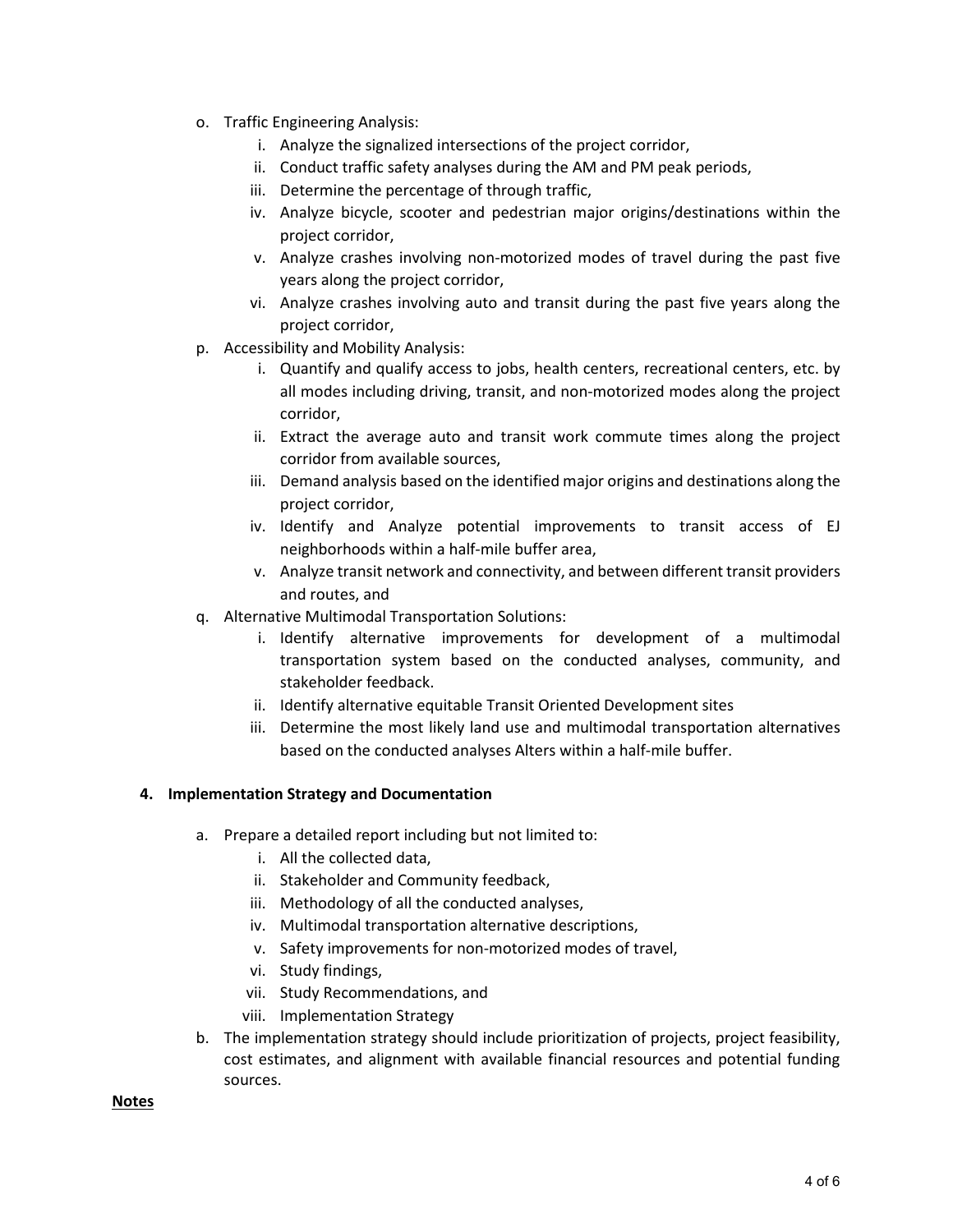**Note 1:** A comprehensive list of stakeholders will be developed in partnership with the City, other partners, and NOACA.

**Note 2:** As mentioned, consultant will be required to conduct a minimum of three community meetings to show progress during and at completion of the project per the Transportation for Livable Communities Initiative (TLCI) guidelines.

**Note 3:** The consultant will be required to make presentations to NOACA Board and Committee meetings as needed until end of contract.

## **Deliverables**

- 1. A standalone website and social media platforms for the TLCI Planning project where information can be disseminated and the public can engage virtually.
- 2. Provide a report sharing the collected information and data and summarizing the existing condition analysis.
- 3. Provide a report of all the conducted analyses and alternative solutions.
- 4. Provide GIS data and AutoCAD drawings if applicable.
- 5. Final Power Point or equivalent presentation of the final plan recommendations. Selected firm will also present the findings to the North Olmsted Planning and Design Commission, North Olmsted City Council, NOACA Board of Directors and other boards and commissions as deemed necessary by the City
- 6. Final TLCI Plan (in print and digital copies)

## **Evaluation Criteria**

- 1. Firm's experience and past performance on similar projects, specifically, transportation corridors that are anchored by traditional shopping malls (25 Points)
- 2. Project team background (10 points)
- 3. Understanding of the project, methodology and timeline of deliverables (15 points)
- 4. Quality and strength of the responsiveness of the RFP (20 points)
- 5. Demonstrated performance of past TLCI planning projects that have been awarded implementation funding by NOACA, ODOT or the U.S Department of Transportation (20 points)
- 6. Budget and cost proposal (10 points)

## **Method of Selection and Award**

Pursuant to the section 112.07 of the Codified Ordinances of the City of North Olmsted the following process will be used to select the most qualified firm.

Following completion of the time period for receipt of RFQ, the selection committee established by the director of Community and Economic Development pursuant to Section 112.04 above will evaluate all SOQs timely received based upon the evaluation criteria specified above. On the basis of these evaluations, the selection committee will select three (3) or more of the highest qualified firms for further consideration.